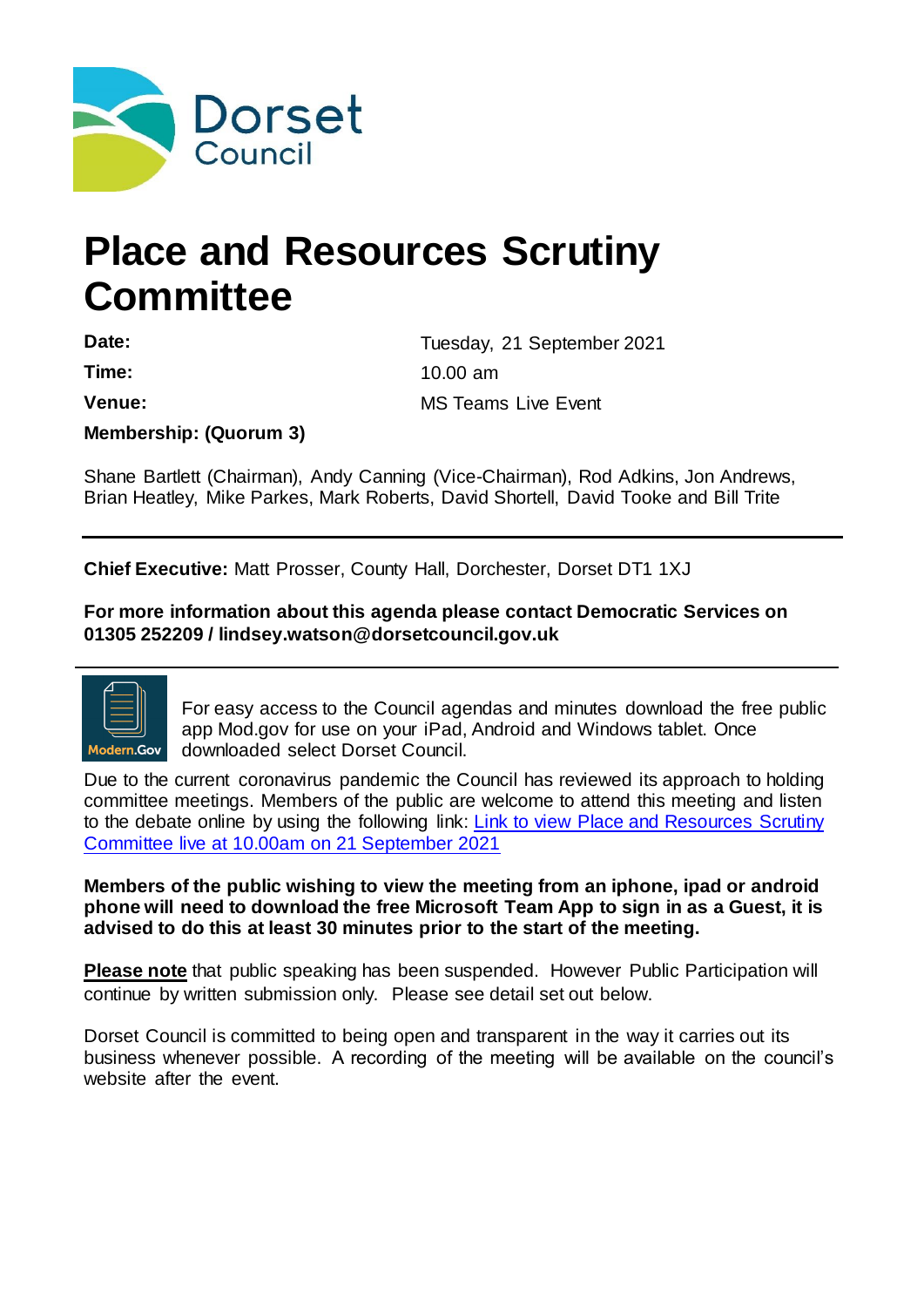## **A G E N D A**

**Page No.**

### **1 APOLOGIES**

To receive any apologies for absence.

#### **2 DECLARATIONS OF INTEREST**

To disclose any pecuniary, other registrable or non-registrable interests as set out in the adopted Code of Conduct. In making their disclosure councillors are asked to state the agenda item, the nature of the interest and any action they propose to take as part of their declaration.

If required, further advice should be sought from the Monitoring Officer in advance of the meeting.

### **3 CHAIRMAN'S UPDATE**

To receive any updates from the Chairman of the Place and Resources Scrutiny Committee.

#### **4 PUBLIC PARTICIPATION**

To receive questions or statements on the business of the committee from town and parish councils and members of the public.

Public speaking has been suspended for virtual committee meetings during the Covid-19 crisis and public participation will be dealt with through written submissions only.

Members of the public who live, work or represent an organisation within the Dorset Council area, may submit up to two questions or a statement of up to a maximum of 450 words. All submissions must be sent electronically to *lindsey.watson@dorsetcouncil.gov.uk* by the deadline set out below. When submitting a question please indicate who the question is for and include your name, address and contact details. Questions and statements received in line with the council's rules for public participation will be published as a supplement to the agenda.

Questions will be read out by an officer of the council and a response given by the appropriate Portfolio Holder or officer at the meeting. All questions, statements and responses will be published in full within the minutes of the meeting. **The deadline for submission of the full text of a question or statement is 8.30am on Wednesday 15**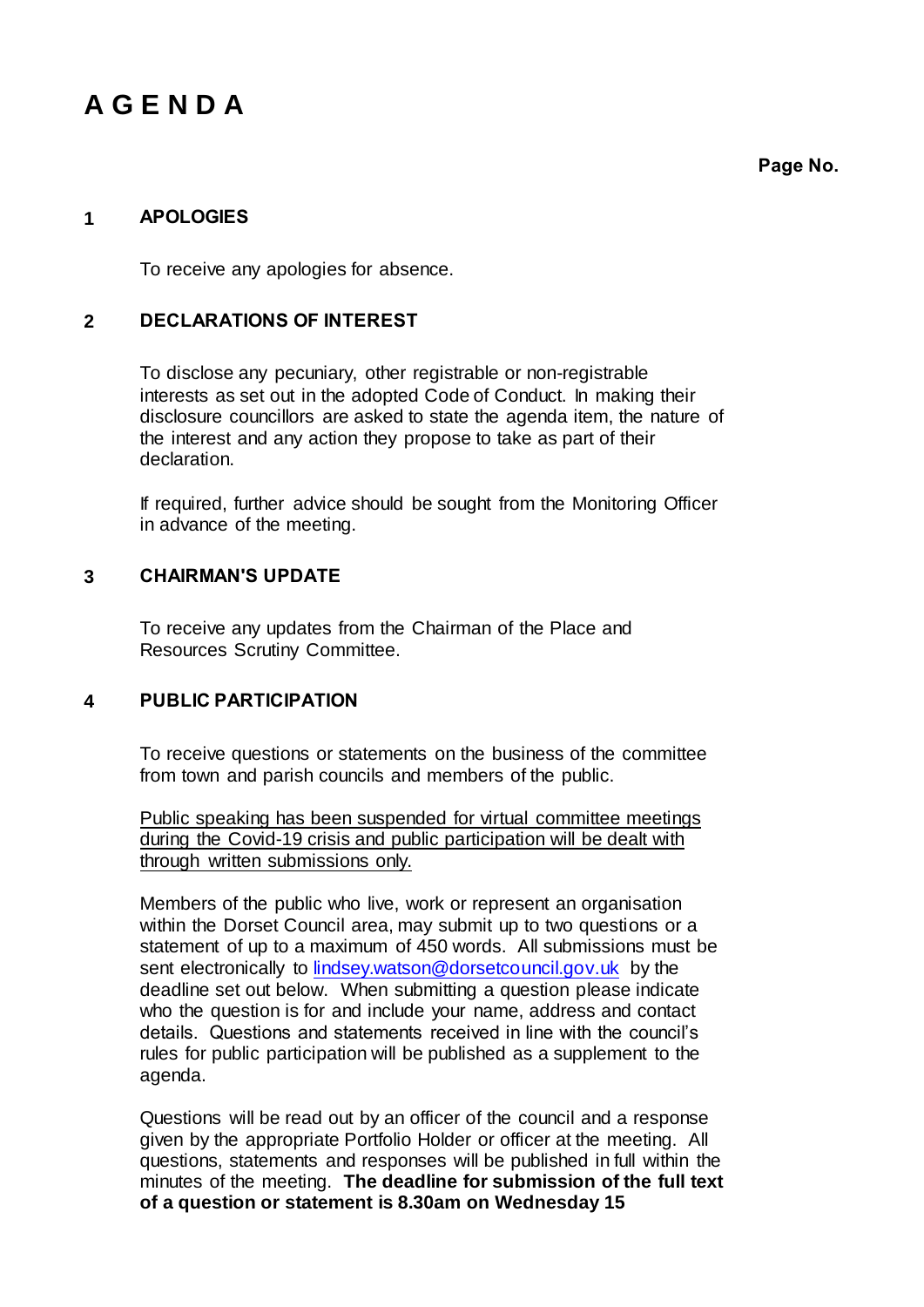**September 2021.**

#### **5 QUESTIONS FROM MEMBERS**

To receive questions submitted by councillors. The deadline for receipt of questions **is 8.30am on Wednesday 15 September 2021.**

### **6 PROPERTY STRATEGY AND ASSET MANAGEMENT PLAN QUARTERLY MONITORING PRESENTATION**

To receive a presentation in respect of the Property Strategy and Asset Management Plan quarterly monitoring.

| $\overline{7}$ | DORSET COUNCIL CONSULTATION PROCESS                                           | $5 - 22$  |
|----------------|-------------------------------------------------------------------------------|-----------|
|                | To consider a report of the Senior Consultation and Engagement<br>Officer.    |           |
| 8              | <b>LOCAL LAND CHARGES SERVICE UPDATE</b>                                      | $23 - 34$ |
|                | To consider a report of the Head of Legal Services.                           |           |
| 9              | <b>INFORMATION COMPLIANCE - KEY PERFORMANCE</b><br><b>INDICATORS</b>          | $35 - 38$ |
|                | To consider a report of the Service Manager for Assurance.                    |           |
| 10             | PLACE AND RESOURCES SCRUTINY COMMITTEE FORWARD<br><b>PLAN</b>                 | $39 - 44$ |
|                | To review the draft Place and Resources Scrutiny Committee Forward<br>Plan.   |           |
| 11             | <b>CABINET FORWARD PLAN AND DECISIONS</b>                                     | 45 - 68   |
|                | To review the Cabinet Forward Plan and decisions taken at recent<br>meetings. |           |
| 12             | <b>URGENT ITEMS</b>                                                           |           |
|                | To consider any items of business which the Chairman has had prior            |           |

notification and considers to be urgent pursuant to section 100B (4) b) of the Local Government Act 1972. The reason for the urgency shall be recorded in the minutes.